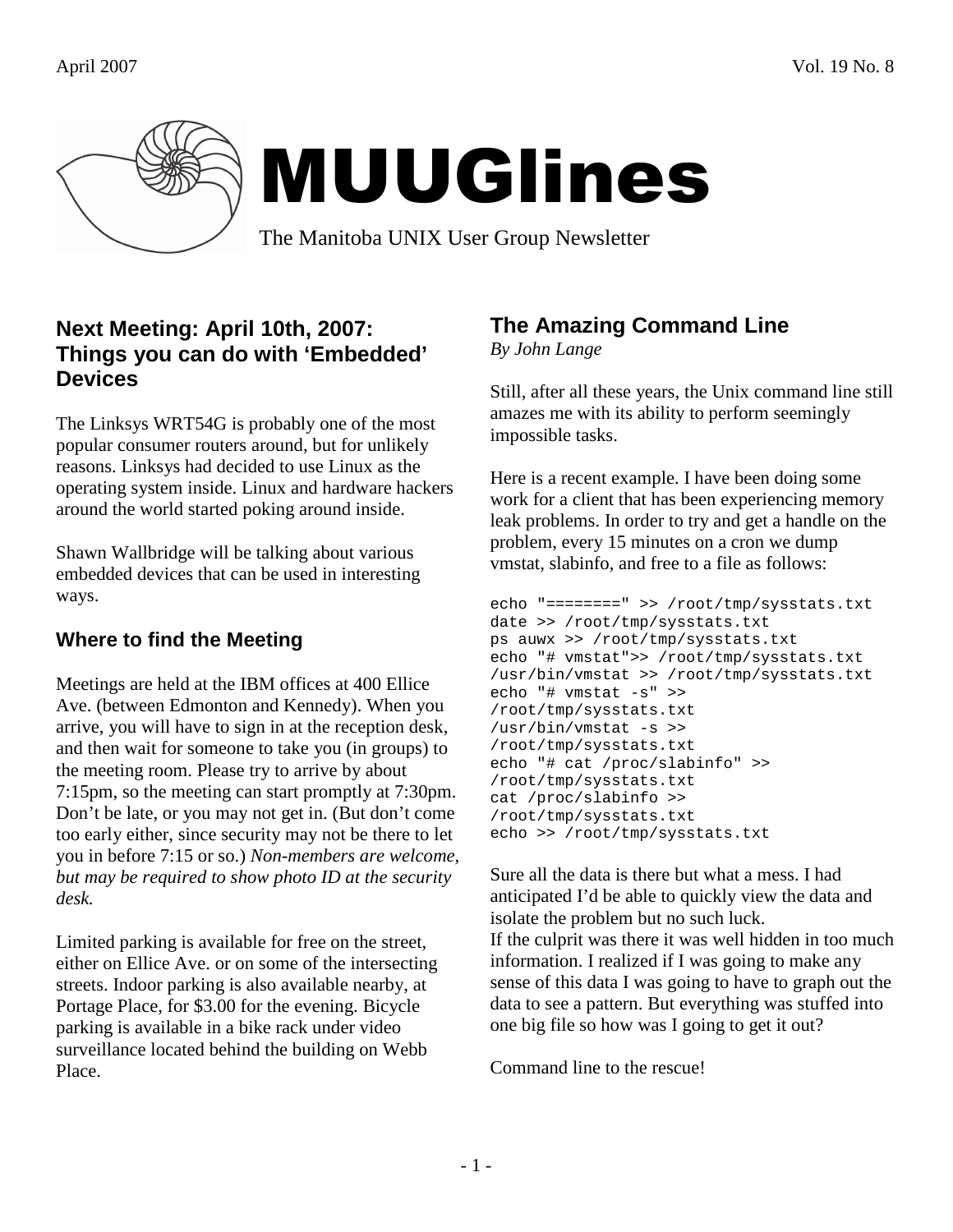At this point I was only interested in the slabinfo from file so I needed to extract only that data. On this system, slabinfo outputs exactly 141 lines of data which can easily be discovered with:

# cat /proc/slabinfo | wc -l

The second line is where the data starts and it contains "# name" at the start of the line so here is how we extract only the slabinfo from the sysstats.txt file:

```
# grep -A 139 "^# name" sysstats.txt > 
slabstats.csv
```
We now have one big file containing all the slabinfo collected every 15 minutes. So far this is pretty simple stuff for the command line but we are far from generating anything useful.

slabinfo contains many columns of data and I only wanted to look at one single column, "num\_objs", which happens to be the 3rd column. No problem:

# awk '{print \$1,\$3}' slabstats.csv > slabstats2.csv

awk extracts only the 1st and 3rd columns from the file. Ok, getting closer. We have isolated the data we want but it repeats over and over again in one file which is still useless for graphing. At this point the file looks something like this:

```
# <active_objs> 
ocfs2_lock 32 
ocfs2_inode_cache 11 
. 
. 
. 
# <active_objs> 
ocfs2_lock 38 
ocfs2_inode_cache 15 
. 
. 
. 
# <active_objs> 
ocfs2_lock 32 
ocfs2_inode_cache 13 
. 
. 
.
```
etc.

And what we really want is the data in one row so we can graph it easily in a spreadsheet, like this:

```
# <active_objs> 
ocfs2_lock 32 38 32 [...] 
ocfs2_inode_cache 11 15 13 [...]
```
This is where you would expect it to get very tricky but once again, unix amazes us with it ease. Since we know each section of data is 139 lines, we split up each section of data into separate files:

```
# split -l 141 slabstats2.csv
```
split breaks the file into individual files. By default they are named xaa, xab, xac, and so on.

Now the truly amazing part; unix has a command called "join" which works a lot like a database join except on individual files. By default it matches the first column of each file and then combines the rest of the data on the row into a single output. So in our example we now have these two files:

```
file 1 "xab": 
# <active_objs> 
ocfs2_lock 32 
ocfs2_inode_cache 11 
file 2 "xab": 
# <active_objs> 
ocfs2_lock 38 
ocfs2_inode_cache 15
```
The very simple join command produces exactly what we want:

# join xaa xab # name ocfs2\_lock 32 38 ocfs2\_inode\_cache 11 15

Now the last bit of magic is to create a simple loop so we can join all the files. First we move the first file as our starting point:

```
# mv xaa finalslabdata.csv
```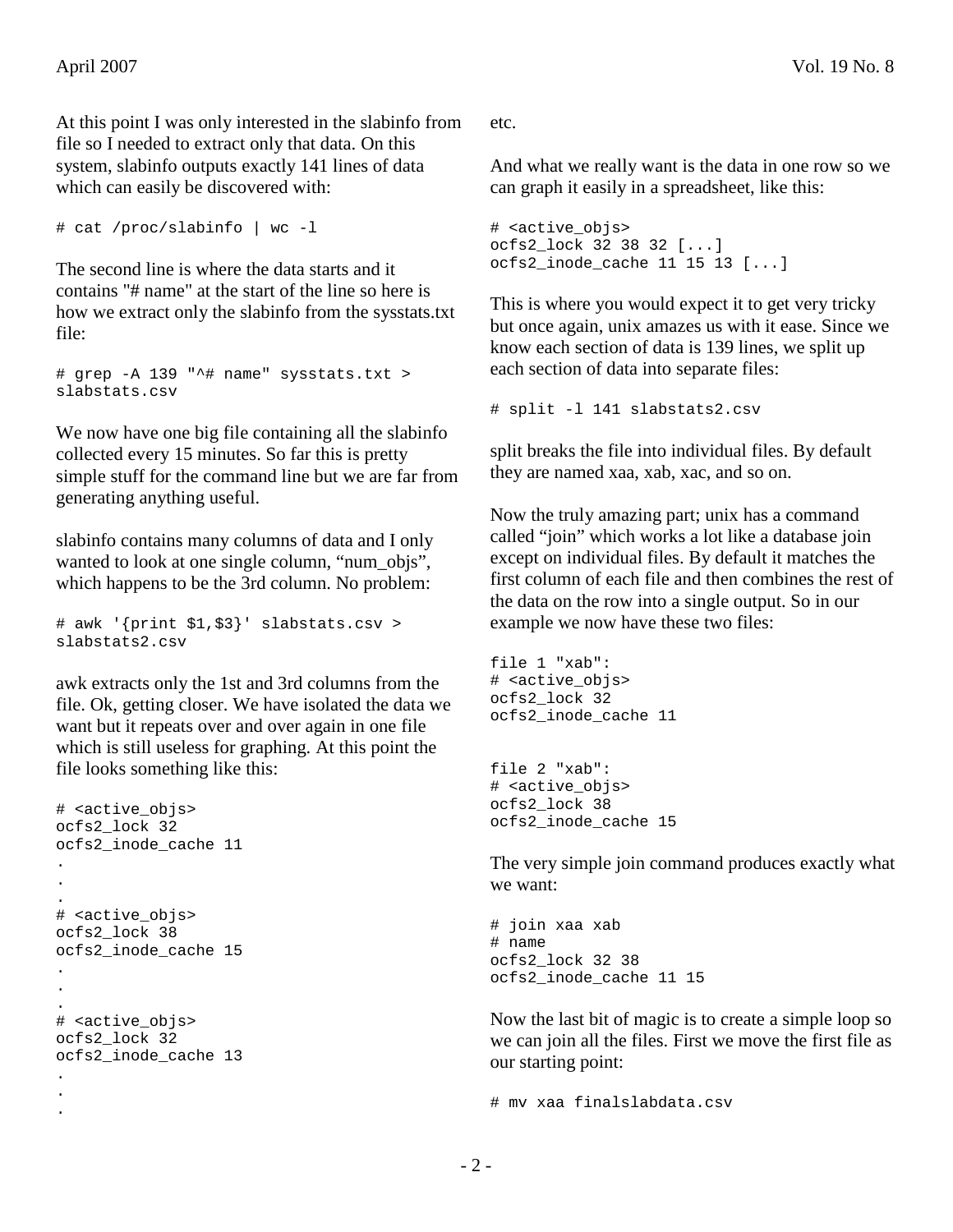Then we do the loop:

# for FN in `ls x\*`; do join finalslabdata.csv \$FN > tmp.csv ; mv tmp.csv finalslabdata.csv ; done

Presto! We have one big csv file that can be loaded into any spreadsheet and graphed!

#### **Press Release - OpenOffice.org 2.2**

*March 29, 2007* 

The OpenOffice.org Community announce the release of OpenOffice.org 2.2, the latest version of the leading open-source office suite. With upgrades to its word processor, spreadsheet, presentations, and database software, the free software package provides a real alternative to Microsoft's recently-released Office 2007 product - and an easier upgrade path for existing Microsoft Office users. OpenOffice.org 2.2 also protects users from newly discovered vulnerabilities, where users' PCs could be open to attack if they opened documents from, or accessed web sites set up by, malicious individuals.

In version 2.2, users will immediately notice the improvement in the quality of text display in all parts of OpenOffice.org. The reason for this is that the previously optional support for kerning, a technique to improve the appearance of text written in proportional fonts, has now been enabled by default. OpenOffice.org's unique pdf export function has also been enhanced with the addition of the optional creation of bookmarks feature, and support for userdefinable export of form fields.

Apple Mac users will notice a smaller download and a smaller installed size. The Apple Mac Intel version has many stability improvements, and bug fixes ranging from .ppt export to improved UNO connections. Version 2.2 now requires Mac OS X 10.4.x running X11.

Turning to some of the enhancements made to the individual components of OpenOffice.org, the Calc spreadsheet has received additional enhancements to its support for Microsoft file formats, including

improved support for Pivot Tables and some specialised trigonometric functions. Base, the database component, has improved SQL editing functionality as well as a new "Queries within Queries" feature. Compatibility options for some database drivers, such as Oracle ODBC, have been improved. Impress, the presentations component, offers improvements in the handling of hidden slides which has been made more intuitive.

## **Tiny Linux SBC steps up to PXA270**

*March 30, 2007* 

Gumstix has launched the third generation of its gumstick-shaped SBC (single-board computer) line. The tiny, Linux-friendly, PXA270-powered "Verdex" SBC offers 50 percent more processor speed and twice the memory of earlier models, and features an enhanced expansion bus, according to the company.

In addition to its Marvell (formerly Intel) PXA270 (aka "Bulverde") processor, clocked at up to 600MHz, the new Verdex SBC integrates up to 128MB of RAM and 32MB of flash memory soldered onboard, the company said. Other enhancements over previous Gumstix SBCs include support for USB host interfaces, inputs for CCD cameras, and better power management. Also available is an option for on-board Bluetooth, with a u.fl antenna connector, as shown on the Verdex XM4-bt board depicted at right.

The Verdex maintains the 3.2 x 0.8 x 3.2-inch (80 x 20 x 8mm) of Gumstix's earlier SBC generations. In addition to matching the dimensions of its predecessors, the Verdex retains the 60-pin board-toboard connector of the first generation SBCs (now referred to as "Basix"), which should enable it to support existing 60-pin expansion cards; these include audio I/O, digital I/O, various microcontroller coprocessors for robotics applications, and serial and USB expansion.

On the software side, the Verdex SBC comes preinstalled with the latest Linux 2.6 operating system as well as the open source U-Boot bootloader, the company adds.